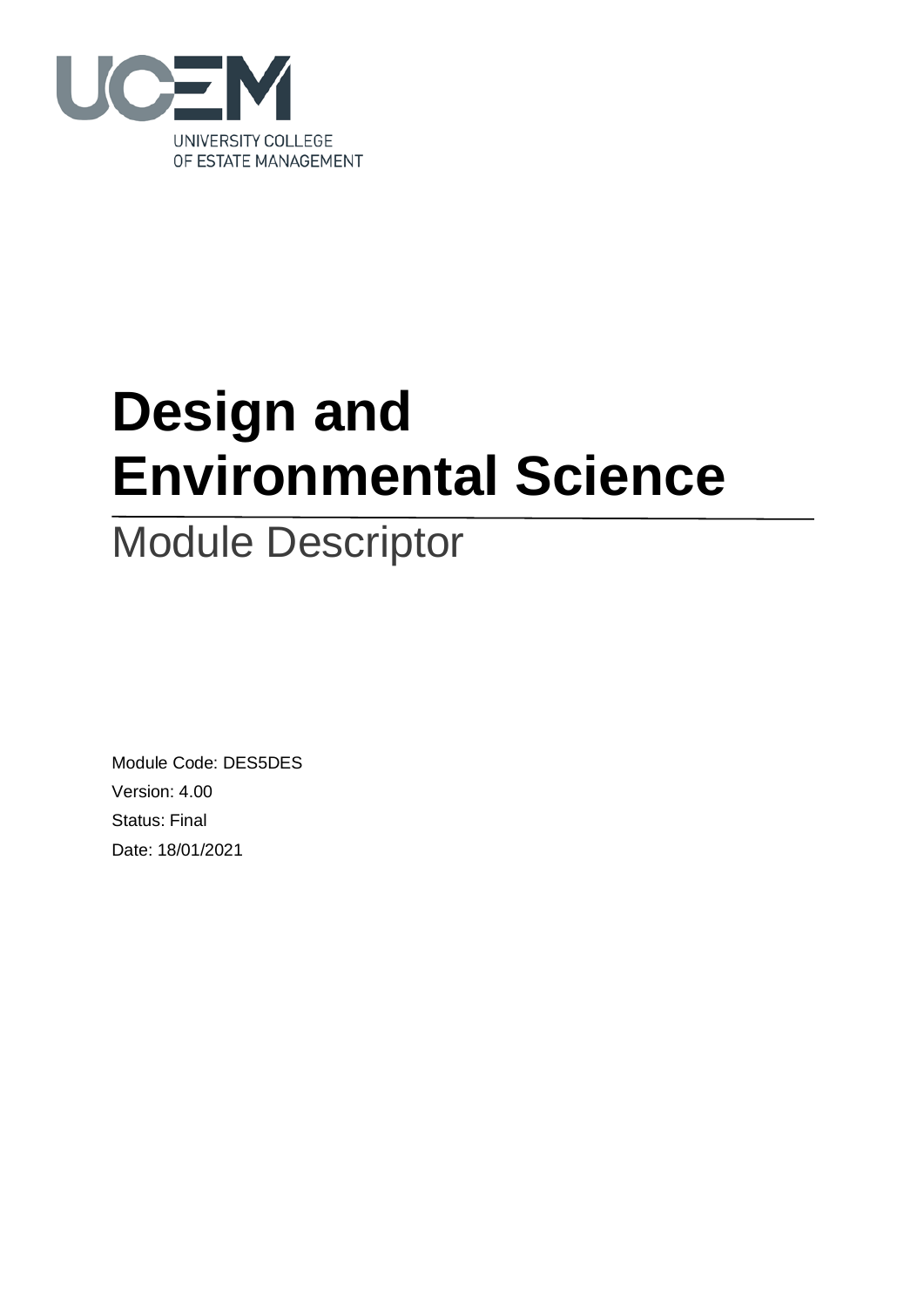## **Summary Module Details**

#### Module details

**Module Title:** Design and Environmental Science

**Module Leader:** Jonathan Hubert

**Module Mode:** Supported online learning

**Semester:** Spring (UK)

**Level:** 5

**Credits:** 20

**Learning Hours:** 200

#### Contact and Study Hours

**Directed Study Time:** 90 hrs (45%) **Self-directed Study Time:** 50 hrs (25%) **Assessment Study Time:** 60 hrs (30%)

#### Assessment Type

**Coursework:** 100%

**Computer Marked Assessment:** 0%

**Self-directed Research Project:** 0%

**Portfolio**: 0%

### **Module Summary**

This module covers key aspects of the theory and practice of design for buildings and the relation of the building to the study of the environment. It applies the building, environment and technology theories covered in previous modules to normal design situations. The module focuses on the understanding of how a building is affected by its design, environment and its occupants, and, vice versa, what effect that building has on the environment and people living in and around it.

The relationship is a complex one, which is addressed here by using 'human comfort' as the overarching theme, and breaking that down into individual factors of heat, air, moisture, sound and light. These factors are placed into the context of a domestic dwelling, with the many and varied conditions that can result, based on different expectations and perceptions of comfort.

### **Taken on which Programmes**

BSc (Hons) Building Control (C) BSc (Hons) Building Surveying (C) **Core (C) or Elective (E)**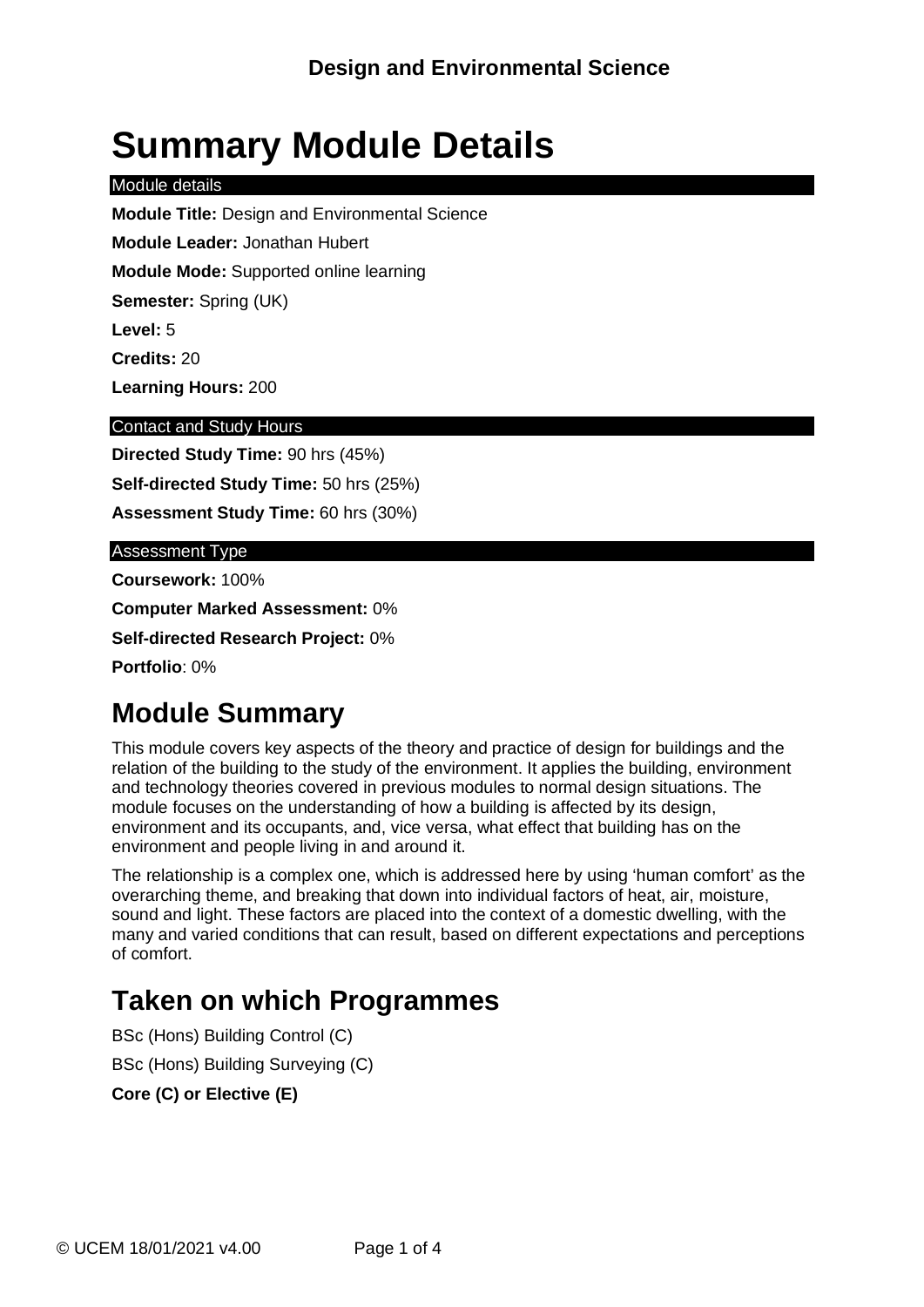## **Module Aims**

This module aims to:

- Build upon students' previously developed knowledge in order that they may be able to design buildings for comfort and climate relevant to location and use;
- Develop understanding of the relationship of heat, air, moisture, sound and light to the form and function of a building;
- Encourage the use of sketching and drawing to solve problems of environmental design for living and working in a changing climate;
- Demonstrate the concepts and principles of heat and thermal insulation, air movement and ventilation, moisture and condensation, noise and sound insulation, natural and artificial light with various types of lighting design;
- Explain the sources and mitigation for various energy processes, with reference to local use in domestic and commercial buildings.

## **Module Learning Outcomes**

- LO1. Apply key concepts, theories and principles relating to design and environmental science using technical information, legislation and standards.
- LO2. Use and interpret information on environmental conditions in a given location via sketches, drawings, data and written description.
- LO3. Discuss the requirements and constraints of codes and regulations relating to heat, airflow, sound and light, having regard for the use of sustainable materials and methods of construction.
- LO4. Use scientific methodology to appraise experiments on building materials and environmental conditions.

## **Indicative Module Content**

### **Module topics**

#### • **Form and function: technology, aesthetics, sustainability and an international perspective**

Evaluating building technology and building services for designs; analysing the issues to advance the design; aesthetics, sustainability and international perspective, critically considering and recommending design changes in response to this evaluation.

#### • **'Human comfort'**

Building Regulations and British standards, including international local codes as applicable, Chartered Institute of Building Services Engineers (CIBSE) Guides A and B, occupant behaviour and 'norms' (cultural, regional, gender, age, activity levels).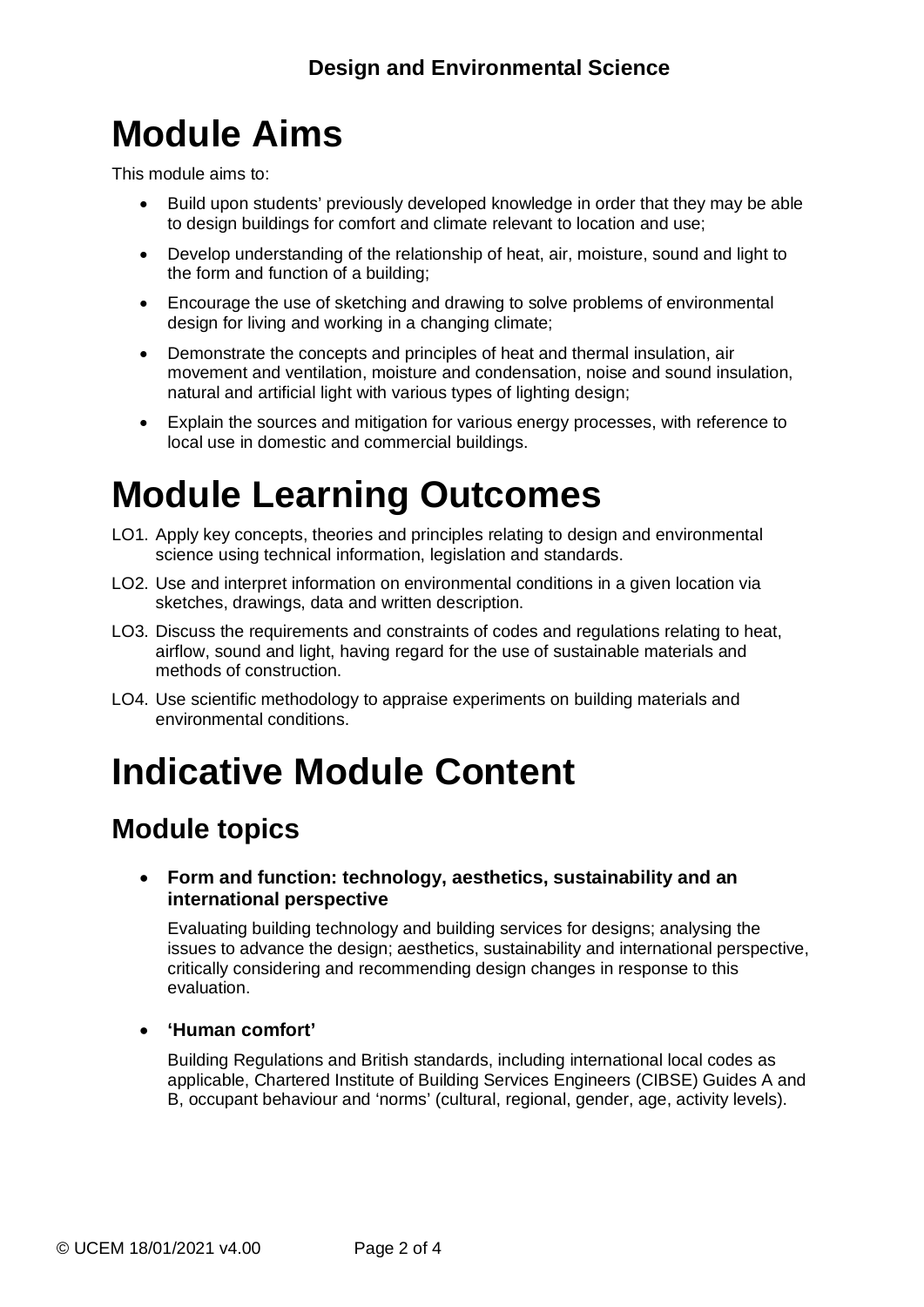#### • **Design and drawing**

Two components: sketching and drawing by hand, including perspective and working details; Computer Aided Design (CAD) for formal working drawings, with focus on the materials and spaces that influence how, and which services are used e.g. underfloor heating.

#### • **Environmental conditions**

Five principal factors:

a. **Heat**

Heat loss and gain in buildings, the effect on building design with reference to local environments (region/climate, housing types, available renewable energy sources).

b. **Air**

Airflow and moisture, internal to internal, internal to external, thermal transfer versus ventilation, useful exhaust of heat versus uncomfortable draughts. Introduction to Indoor Air Quality metrics.

#### c. **Moisture**

The effects of moisture and condensation (interstitial and surface) on material longevity and occupants' health.

d. **Sound**

Sound and noise insulation, effects of internal and external noise on human comfort, airborne and impact transmission, reverberation time experiment.

e. **Light**

Light – natural and artificial – design of buildings that meet the physiological and psychological needs of people living/working in those environments.

This content will be reviewed and updated regularly to reflect the legal, moral and financial changes in professional standards and practice.

## **Overview of Summative Assessment**

| <b>Module learning</b><br>outcomes | <b>Assessment</b>                 | Word count or<br>equivalent                              | Weighting |
|------------------------------------|-----------------------------------|----------------------------------------------------------|-----------|
| LO1, LO2, LO3                      | <b>Assessment 1</b><br>Coursework | 1,600 words, or<br>drawings and/or<br>calculation /text. | 40%       |
| LO1, LO2,<br>LO3, LO4              | <b>Assessment 2</b><br>Coursework | 2,400 words, or<br>drawings and/or<br>calculation /text. | 60%       |

**Module Pass Mark (as a weighted average of all assessments): 40%**